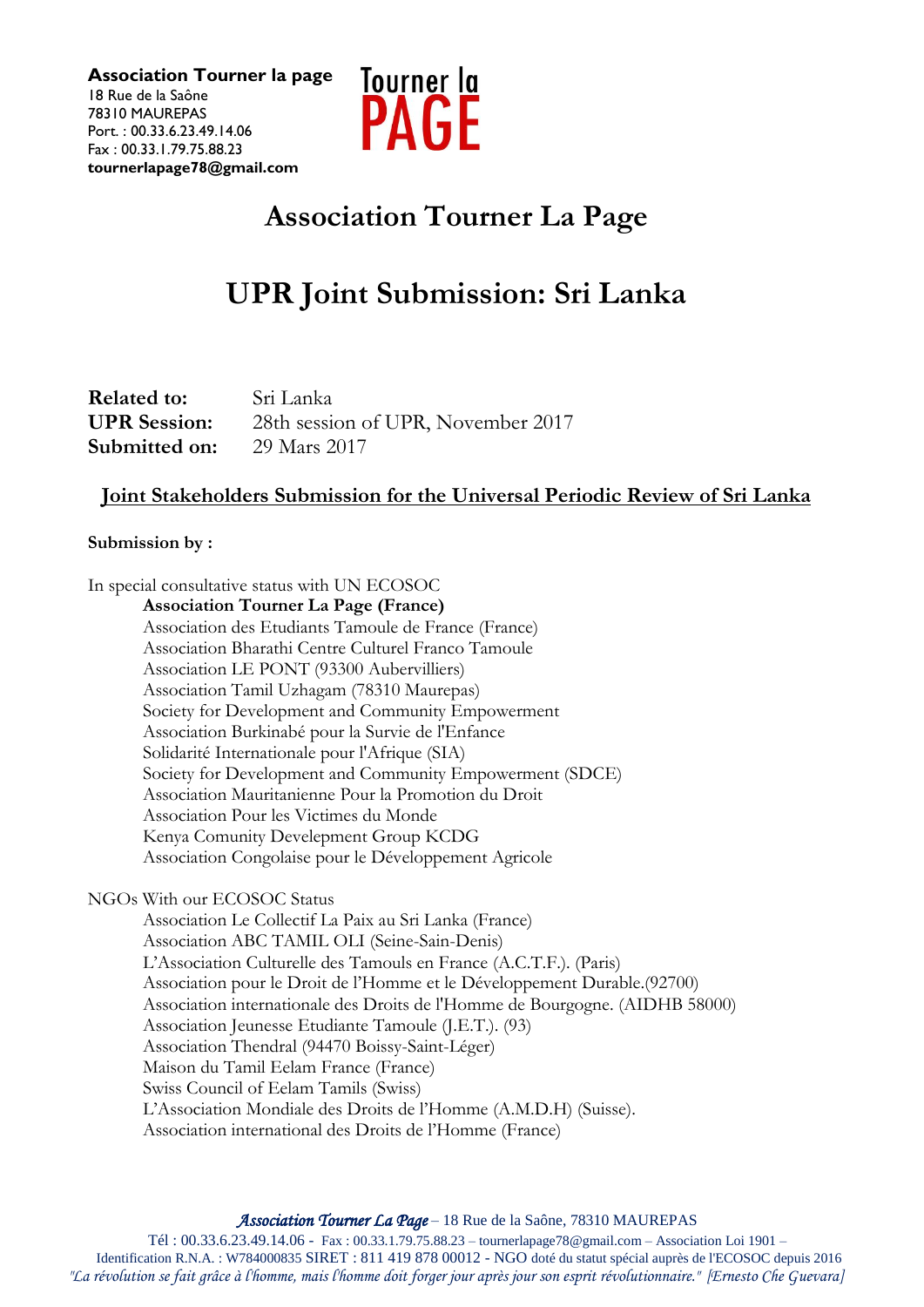# **Tamil Nation under Structural Genocide**

Since 1948, Sinhala chauvinism has targeted the Tamils community. The Sri Lankan Parliament passed Draconian acts like the 'Sinhala Only' act of 1956, the Standardisation of education in 1973. The state sponsored riots of 1956, 1958, 1977, 1981 burning of the Jaffna Library regarded as the most sacred library of the Tamils and the identity of the Tamils in Sri Lanka, the 1983 Black July pogrom led the Tamils to resist the Sinhala onslaught through an armed struggle from 1983 to 2009 culminating in the forcible incarceration of 320,000 innocent Tamils in the Manik farm camps for 3 years.

Tamil Rights Activist Around the World are under reservation the adoption of the resolution 'Promoting reconciliation, accountability and human rights in Sri Lanka' (34/L.1) at the UN Human Rights Council (UNHRC).

For the victims of Sri Lanka's brutal war, words alone cannot provide relief, and time is long-past for credible actions and concrete outcomes. For the Tamil community, and particularly for the victims, their confidence that Sri Lanka would never faithfully honour its international commitments, Sri Lanka will delay and denied Justice for Tamil Nation.

There is no any change for The Victims of Genocide in Sri Lanka

### **The destruction of Tamil cultural identity:**

Ever since the time of Srilankan independence the Sinhala-Buddist chauvinist forces have launched continuous attacks on the Tamil cultural identities. In 1981 the Jaffna public library which was housing a lakh priceless Tamil books and palm leave manuscripts was burnt down by the Sinhala racists  $[1]$ . The Tamil places of worship were also burnt down  $[2]$ . The Tamil who were subjected to ethnic oppression by the all-powerful Sinhala state were forced to resort to armed struggle to protect themselves and their cultural identity. The armed struggle of the Tamils created a Defacto state and thereby succeeded in protecting their cultural identity. Following the genocidal war of 2009, in which the Defacto state of Tamils was destroyed the Sinhala-Buddhist chauvinist forces have once again begun to destroy the Tamil cultural identities. Ever since the end of 2009 war the Srilankan government has been supplanting Tamil identities with Sinhala identities. The Tamils places of worship and Mosques have been destroyed and Buddist viharas have been constructed in those places <sup>[3]</sup>. For example in 2016 a Buddist vihara was constructed within the premise of Kanakambikai amman temple [4]. By destroying Tamil cultural identities, the Srilankan state is trying to wipe out Ethnic Tamil national identity.

### **Sexual Violence:**

All along the history of Srilankan state which is built on the colonial framework, Rape and sexual violence has been unleashed upon the Tamils. The 1983 riots that were orchestrated by the Sinahala-Buddist Chauvinists thousands of women were subjected to Rape. The Srilankan army has been using rape as a tool for Genocide. For example a 6 year old Tamil boy, Darshan was subjected to sexual torture and was tied to a stone and thrown into well and murdered by the Srilankan Army<sup>[5]</sup>. Numerous Human rights organisation have exposed the sexual violence carried out the Srilankan army before and after the genocidal war of 2009<sup>[6]</sup>. Recently a report exposed how Tamil prisoners of war are treated as sex slaves by the Srilankan Army<sup>[7]</sup>. The Srilankan government have awarded high positions to the army officers who have involved in these crimes and thereby have protected them from the ambit of Srilankan judiciary.

### **Destruction of livelihood:**

The Srilankan state sponsored Sinhala settlements have been carried out in the north and eastern part of Srilankae ever since 1948[8]. At the same time the Tamils have been forced to exile from their

#### *Association Tourner La Page* – 18 Rue de la Saône, 78310 MAUREPAS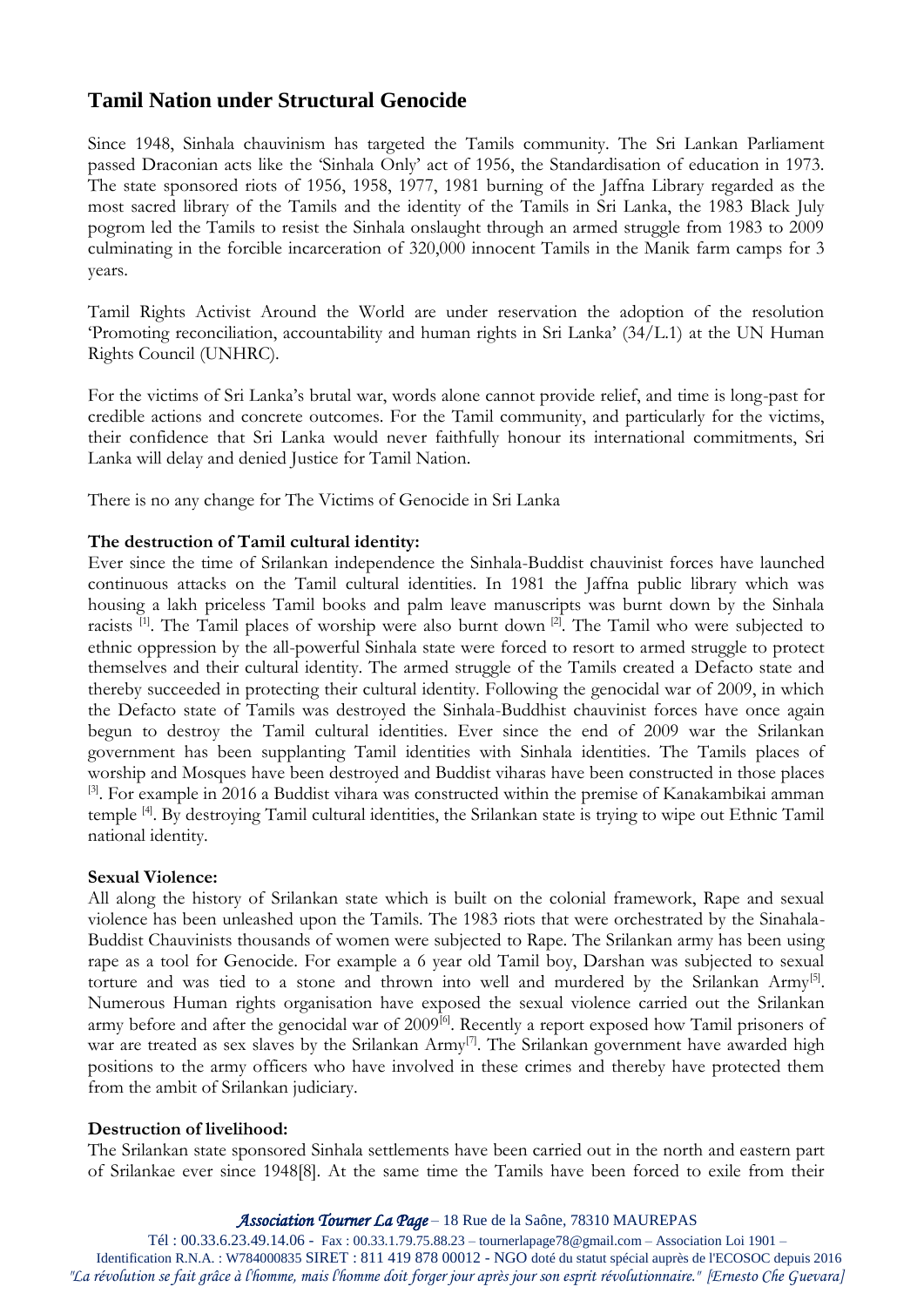homeland through planned communal riots. The Defacto state of Tamil Eelam was stood in the way of these state sponsored Sinhala settlements. But post the genocidal war of 2009, the number of Sinhalese settlements has increased drastically in the Tamil Homeland. Before the genocidal war of 2009, the Sinahala civilians were settled in the Tamil Homeland. But now the Srilankan Army personnel are being settled in the Tamil Homeland. The Srilankan military which is 99% Sinhala is occupying the Tamil Homeland with military personnel to civilian ratio of 1:6. The Sinahala settlers have created infrastructure to carry out farming in the Tamil lands and other occupations. Farming and fishing are the main sources of livelihood in the Tamil Homeland. Today the Tamils are forced to abandon these two occupations and subjected to a structural genocide [9]. The livelihood of the Tamil fishermen who are using traditional fishing techniques is destroyed by the Sinhala fishermen with the support of the Srilankan state,using methods that are banned by the Srilankan government itself. Similarly Tamil farmlands are also occupied by the Srilankan Army. For example the villagers of Keppapulavu laid a siege protest on the Army base demanding the army to be completely withdrawn from their lands [10]. The Srilankan army placed boards which said "Trespassers Will Be Shot" when the struggle was underway the Tamil's farmlands [11].

Following the people in Keppalapilavu, the people in the village of Mullikulam near Mannar district are also started to protest against the Srilankan Army's occupying of their lands. After the 2009 war Mullikulam has become the command headquarters for the North western Naval Area of the Srilankan Navy. A large number of homes, agricultural lands and over 7 Agricultural Tanks and schools are under the Srilankan Army. The Srilankan forces occupying the north and east part of Srilanka are posing a huge threat to the Tamils<sup>[12]</sup>.

The Tamils are thereby stripped of their livelihood and a well-orchestrated structural genocide is carried out by the Sinhala-Buddhist chauvinist forces.

### **Sinhalisation**

- 1. The negligence of Tamil language continues in North and East provinces by GoSL. During the Parliamentary Reforms and Mass Media minister's visit to Jaffna, which was supposed to build professional solidarity amongst journalists, instead fueled fears that Sinhalization of the North-East looks set to continue. The event was carried under Sinhala name and the slogan was in Sinhala but written in Tamil letters. The inscription at the construction of memorial pillar for murdered journalists also written in Sinhala but in Tamil letters [1]. This shows the structural removal of Tamil language and continuation of Sinhalisation in Tamil dominant North-East provinces by GoSL.
- 2. Sri Lanka has decided to spend millions on Buddhist sites in the Tamil majority north and east despite the Tamil community calling to end state sponsored Buddhistisation where almost non-existent of Buddhists. 20.24 million rupees from China will be used to develop sanitation facilities in 100 selected temples, the government announced in its cabinet decisions on November 9, 2016. The cabinet of ministers have approved a proposal made by Minister of Buddha Sasana Wijayadasa Rajapakshe to allocate those funds for temples in the north and east  $[2]$ . This shows the Buddhistisation used another strategy as part of Sinhalisation in Northern Province by GoSL.
- 3. Vavuniya Citizens' Committee has submitted a memorandum to the Task Force for finding out the opinion of people on the mechanism for reconciliation, stating with supportive evidence that, 67,000 acre lands are still under the control of the Army, without being released. It said their activities are proving that they are a part of massive Buddhist Predominance Scheme, deliberately destroying the unique identity of the Tamils' traditional soil. The GoSL is colonizing villages and renamed it in Sinhala. The name Kokkuweli had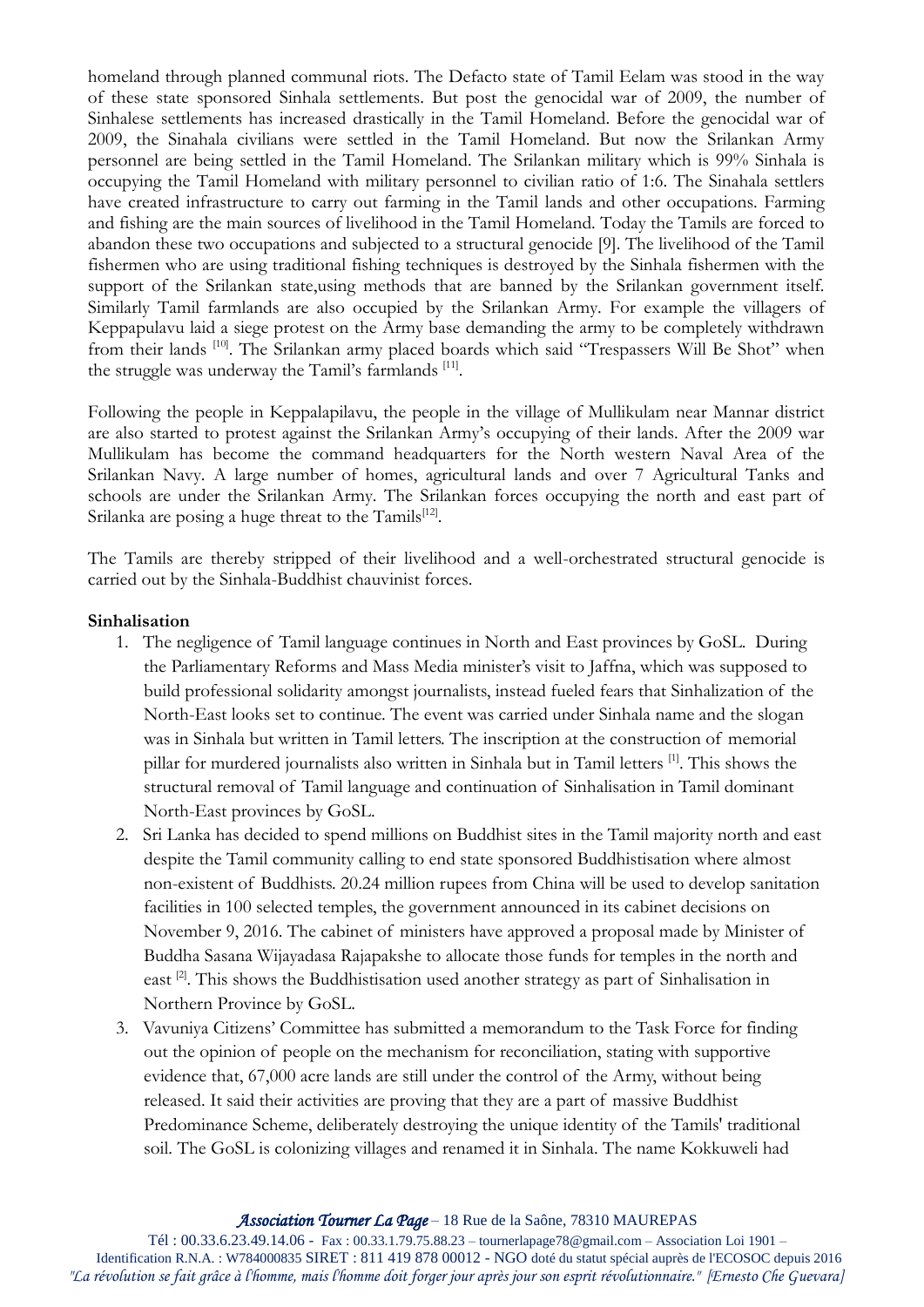been altered into "Kokeliya" in Sinhalese. Near Kokkadivankulam, Tamil families chased away from 200 acre lands and given it to 165 Sinhala families<sup>[3]</sup>.

4. It is expected that Constitution-makers and other policy-makers consider ways to make 'Sri Lanka nationalism' a core of school curricula in the country. In school admissions the ethnic identity under the law is 'Sinhalese' and 'Tamils' as language based ethnic nationality and confusingly Muslims and Christians too. Tamils fear any modernization would end up as 'greater and faster Sinhalisation' of any attempts at universalization of education<sup>[4]</sup>.

To date 146,679 civilians are missing. It is estimated that more than 150,000 Tamils were killed in this war. 160,000 Tamil houses were destroyed according to UN estimates. According to Sri Lankan government sources, there are 89,000 Tamil war widows and more than 40,000 war orphans. 7,000 square kilometers of land belonging to the Tamils in a total of 18,000 sq kms inhabited by them under the control of the army. The north of Sri Lanka counts as one of the most militarized zones in the world, despite the civil war ending more than six years ago.

Even though the UN panel of experts did not state that an act of genocide took place in their report of 2011, the facts identified by the UNSG panel, clearly constitutes a *prima facie* case of genocide.

The Panel of Experts has identified five serious violations committed by the Government of Sri Lanka. These are:

(i) Killing of civilians through widespread shelling,

(ii) Shelling of hospitals and humanitarian objects,

(iii) Denial of humanitarian assistance,

(iv) Human rights violations suffered by victims and survivors of the conflict, including both IDPs and suspected LTTE cadres,

(v) human rights violations outside the conflict zone, including against the media and other critics of the Government

The above constitute actions directed by the military and political command of the Sri Lankan Government comprising almost exclusively Sinhalese against the Tamil civilians.

Furthermore, the Panel has gathered additional evidence which discloses that the policies of the Sri Lankan government immediately after the war subjected the Tamil population to torture, forcible imprisonment and other denials of human rights. Such persecutory and discriminatory conduct was based entirely on the ethnicity of people.

It is also noted that based on recent international as well as national jurisprudence the act of genocide can and has taken place in a limited geographic zone. The intent, an important component of the act of genocide can be inferred from the scale and nature of the operation. Based on information in the Panel report these components of the crime of genocide are present.

In the present Convention, genocide means any of the following acts committed with intent to destroy, in whole or in part, a national, ethnical, racial or religious group, as such:

### **(a) Killing members of the group;**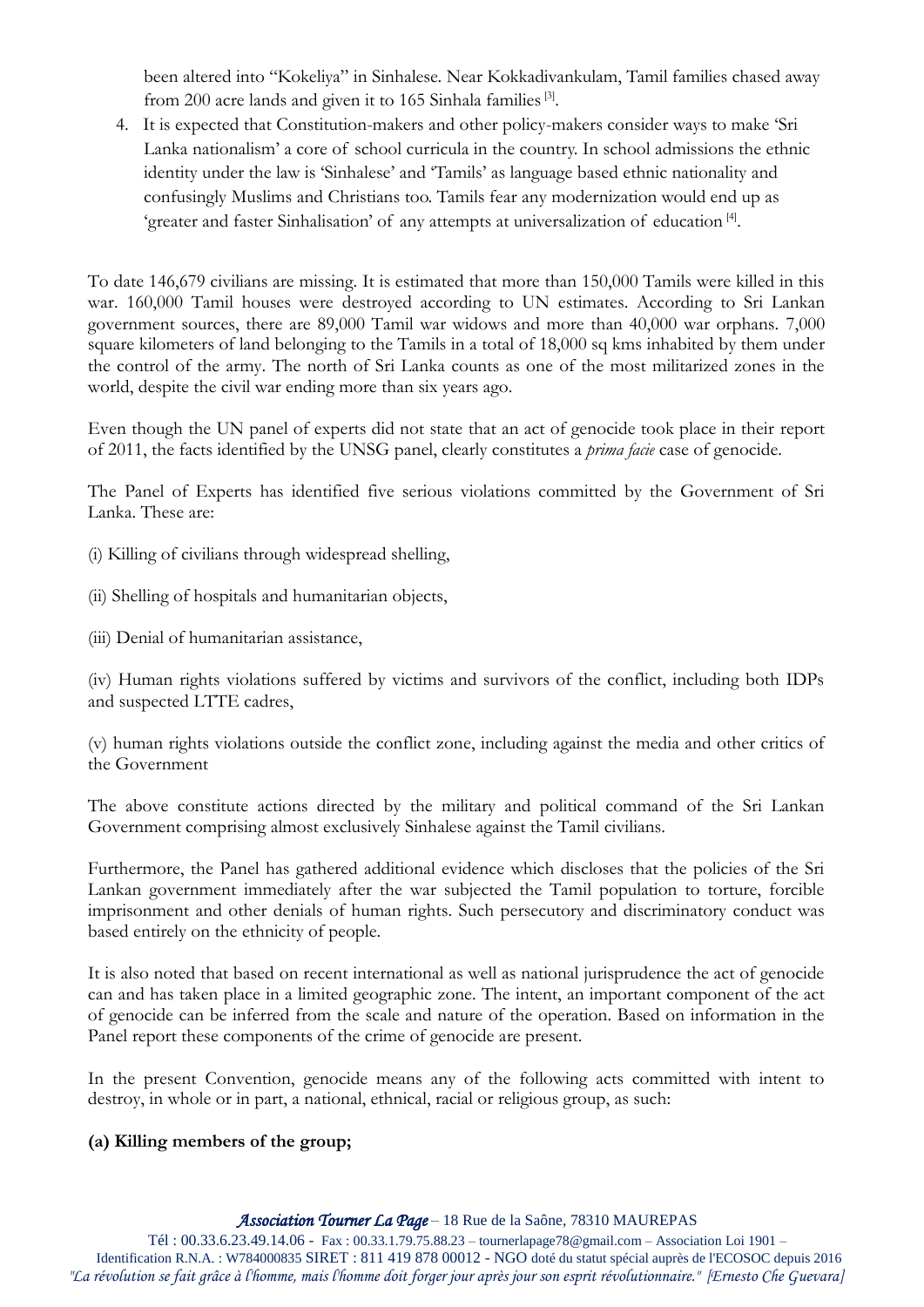- In last weeks of April till mid May 2009 over 50,000 civilians were killed by security forces<sup>1</sup>
- Nearly 100,000 Tamils killed in pretext of destroying less than 10,000 LTTE members<sup>2</sup>

 "The Forum claimed that from the time that the war began in July 2006 through April 2009, according to United Nations internal documents, air raids and the use of heavy weaponry resulted in the death of 116 people per day. British and French mainstream media reported that during the final few weeks 20,000 Tamil people were killed."<sup>3</sup>

### **(b) Causing serious bodily or mental harm to members of the group;**

 "Densely packed in camps, with inadequate infrastructure to provide safe food, water, sanitation and health facilities, the Government announced that the internally displaced people (IDPs) would be kept there until they had been 'screened' for possible LTTE sympathies"<sup>4</sup>

### **(c) Deliberately inflicting on the group conditions of life calculated to bring about its physical destruction in whole or in part;**

- Evidence of cluster munitions being dropped by warplanes (shells and parachutes from such munitions were found in the battlefields) $5$
- $\bullet$  Witnesses reported use of white phosphorous<sup>6</sup>
- "Doctrine of Double Effect" combining brutal military means with a long-term strategy directed specifically at the Tamil community, policy of ethnic cleansing<sup>7</sup>
- Basic needs of food, shelter and medicine were systematically denied to force physical destruction of Tamil civilians<sup>8</sup>

 "The Government shelled on a large scale in three consecutive No Fire Zones, where it had encouraged the civilian population to concentrate, even after indicating that it would cease the use of heavy weapons. It shelled the United Nations hub, food distribution lines and near the International Committee of the Red Cross (ICRC) ships that were coming to pick up the wounded and their relatives from the beaches."<sup>9</sup>

### **(d) Imposing measures intended to prevent births within the group;**

Widespread reports of rape and forced-sterilization of Tamil women<sup>10</sup>. The use of Jadel, a drug that was injected into the women of the North in September 2013 is well documented.<sup>11</sup> A Health Department report from the Northern Province in 2012 found a 30-times higher rate of birth control implants of Tamil women in Mullaitivu, compared to the much more densely-populated Jaffna. In August 2013, government health workers forced mothers to accept surgically-implanted birth control in three villages [Veravil, Keranchi, Valaipaddu] in Kilinochchi. When the women objected, the nurses said that if they did not agree to the contraceptive, they could be denied treatment at the hospital in the future.<sup>12</sup> Cases of coerced birth control and forced sterilization are clear evidence of genocide. The Genocide Convention obligation to prevent and punish genocide is not a matter of political choice or calculation, but one of binding international law. Concurrently, courts in countries that may exercise jurisdiction over the events and alleged perpetrators should prosecute these crimes.

<u>.</u>

#### *Association Tourner La Page* – 18 Rue de la Saône, 78310 MAUREPAS

Tél : 00.33.6.23.49.14.06 - Fax : 00.33.1.79.75.88.23 – tournerlapage78@gmail.com – Association Loi 1901 –

Identification R.N.A. : W784000835 SIRET : 811 419 878 00012 - NGO doté du statut spécial auprès de l'ECOSOC depuis 2016 *"La révolution se fait grâce à l'homme, mais l'homme doit forger jour après jour son esprit révolutionnaire." [Ernesto Che Guevara]*

<sup>&</sup>lt;sup>1</sup> We Accuse War Crimes and Genocide, 93

<sup>2</sup> We Accuse War Crimes and Genocide, 95

<sup>3</sup> Dublin Permanent People's Tribunal, 9

<sup>4</sup> Dublin Permanent People's Tribunal, 9

<sup>5</sup> Dublin Permanent People's Tribunal, 13

<sup>6</sup> Dublin Permanent People's Tribunal, 13

<sup>7</sup> We Accuse War Crimes and Genocide, 91

<sup>8</sup> We Accuse War Crimes and Genocide, 93

<sup>&</sup>lt;sup>9</sup> Report of the Secretary-General's panel of Experts on Accountability in Sri Lanka, ii

<sup>10</sup> We Accuse War Crimes and Genocide, 94

<sup>11</sup> http://www.lifenews.com/2014/01/09/population-control-activists-prey-on-women-in-sri-lanka/

<sup>12</sup> http://www.tamilguardian.com/content/gendered-genocide-sri-lanka%E2%80%99s-war-against-tamils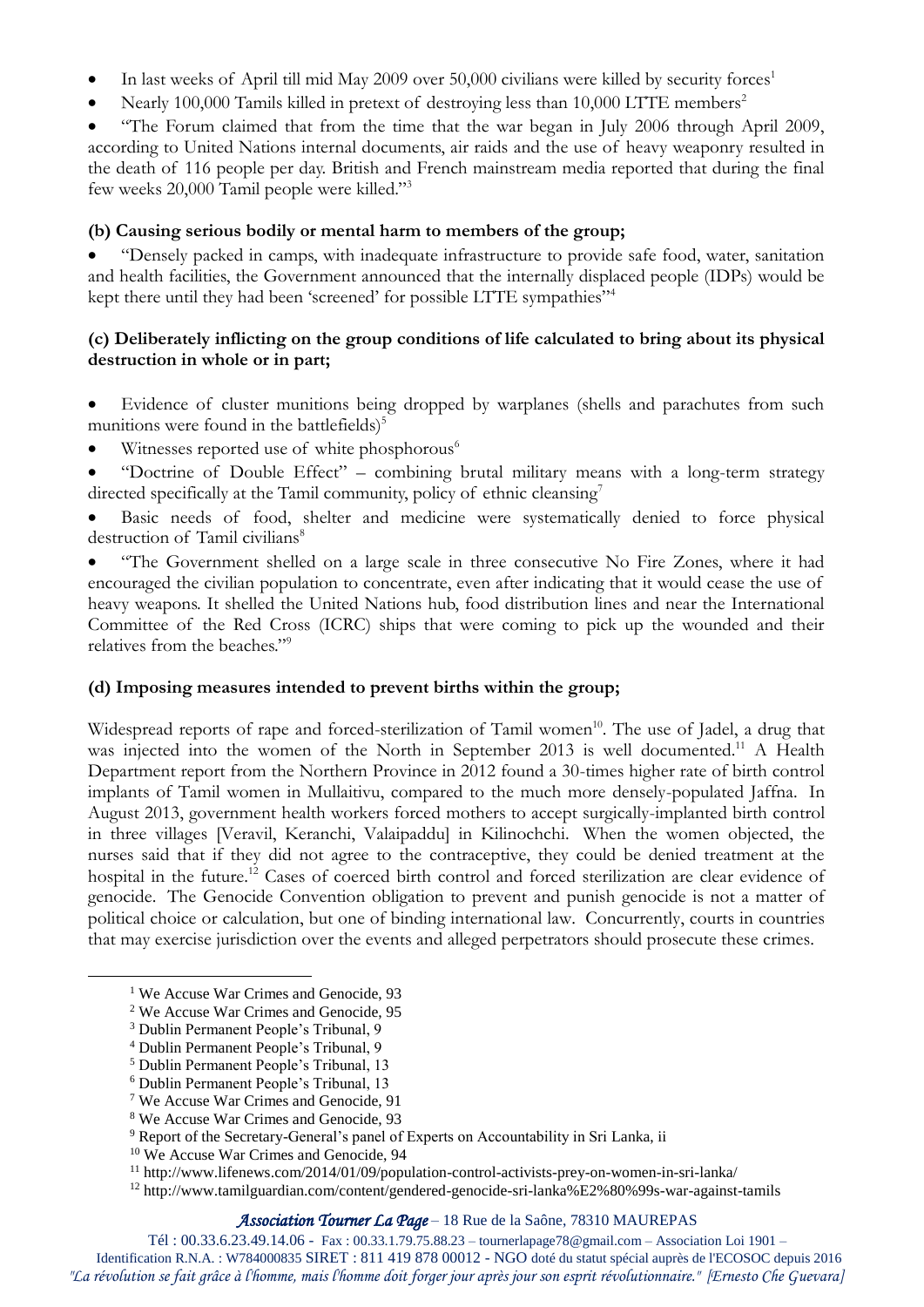### **(e) Forcibly transferring children of the group to another group.**

 Following the war in 2009 over 10,000 Tamil children were detained by Sri Lankan Army, nearly eight years later their whereabouts are still uncertain<sup>13</sup>

# **Recommandations**

### **Enforced Disappearances**

- a. Initiate and implement effective witness and victim protection.
- b. Adopt measures to investigate, prosecute and punish those responsible for serious human rights crimes such as enforced disappearances, in accordance with international norms and in a transparent manner.
- c. Facilitate to the Working Group on Enforced and Involuntary Disappearances to victims family without intimidations.
- d. Families of the disappeared are clear in their demands for truth, justice, redress, and guarantees of non-recurrence. It is critical to address the enormous problem of enforced or involuntary disappearances in Sri Lanka by tracing the missing, determining what happened, and prosecuting those responsible. This will be an important first step in dealing with the past.
- e. Moreover, the State should endeavor to build trust with Tamil Nation affected by war, who are weary about participating in yet another flawed domestic mechanism purporting to address enforced or involuntary disappearances.
- f. The pain and loss suffered by the people is immense and indescribable and therefore, it is important that they should be a part of the transitional justice process especially in formulating the framework of the four reconciliation mechanisms. It is imperative that the Government of Sri Lanka and UN understands the suffering and yearnings of the affected Tamil Nation. If not, search for truth and justice would be just another failure.

# **Anti-Terrorism Legislation**

- g. Repeal the Prevention of Terrorism Act and abolish the system of administrative detention;
- h. Ensure that security measures adopted in the context of armed violence comply with international human rights law;
- i. Release all individuals arrested under emergency or anti-terrorism laws, unless they are charged with recognizable criminal offences and remanded by an independent, regularly constituted court. Any trials must be held promptly and in regularly constituted courts with all internationally recognized safeguards provided.

# **National Human Rights Action Plan**

j. Promptly implement the concrete human rights commitments contained in the National Human Rights Action Plan, particularly those that will protect against ongoing gross violations of human rights and ensure an end to impunity.

### **National Institutions**

k. Strengthen and ensure the independence of human rights institutions such as the National Human Rights Commission,

### **Witness Protection**

<u>.</u>

l. Initiate and implement effective witness and victim protection, in line with commitments made during the previous review but not yet implemented.

*Association Tourner La Page* – 18 Rue de la Saône, 78310 MAUREPAS

<sup>&</sup>lt;sup>13</sup> We Accuse War Crimes and Genocide, 94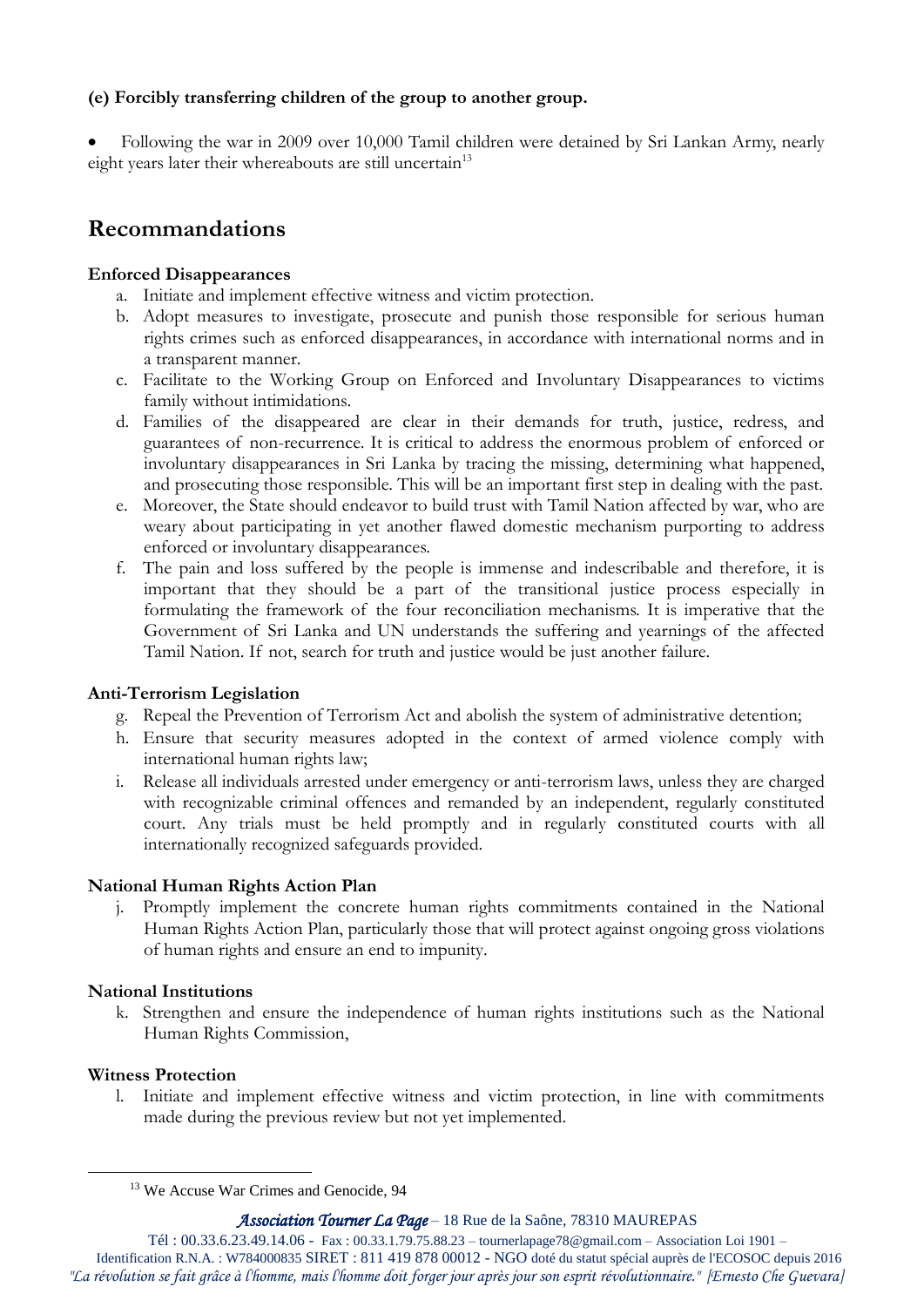### **Torture and ill-treatment**

m. Implement the recommendations of the Special Rapporteur on torture, including to strengthening legal safeguards for eliminating all forms of ill treatment or torture in prisons and detention centres.

# **Death Penalty**

n. Abolish the death penalty and commute all death sentences to terms of imprisonment.

# **Extrajudicial Executions**

o. Investigate and prosecute all allegations of extrajudicial, summary or arbitrary killings and bring the perpetrators to justice in accordance with international standards.

# **Impunity**

- p. Take all necessary measures to prosecute and punish perpetrators of violations of international human rights law and humanitarian law.
- q. Stop to protect war criminals and promote them as high level diplomats

# **War crime, Crime against Humanity and Genocide**

- r. We request you to take measures to judicially address the Genocide against the Tamil people as called upon by the unanimous resolution adopted by the Northern Provincial Council of Sri Lanka in February 2015.
- s. Recognise the obvious pattern of sexual abuse against Eelam Tamil women as being carried out with genocide intent.
- t. Initiate an independent international investigation into the genocide of Eelam Tamils on the island to bring perpetrators of the crime of genocide to justice.
- u. Application of international criminal law, including war crimes, crimes against humanity, and genocide;

# **Ratification and implementation of international human rights treaties**

- v. Ratify and implement the International Convention for the Protection of All Persons from Enforced Disappearance;
- w. Implement the Optional Protocol to the Convention against Torture and Other Cruel, Inhuman or Degrading Treatment or Punishment;
- x. Ratify the Rome Statute of the International Criminal Court;
- y. Establish procedures in law to consider modalities for implementing the views of the UN Human Rights Committee.

# **Right to Self Determination**

- z. Referendum for the Eelam Tamils in Sri Lanka, so that Tamil Nation can decide their political destiny.
- aa. Under these circumstances, the UN is duty bound to strive for justice to the Tamil victims. We urges the UN to undertake the following measures which would reassure the Tamils that justice would ultimately prevail.
- bb. The UNHRC should pass a resolution against Sri Lanka for non compliance of the previous resolutions passed at the UNHRC since 2012 and refer Sri Lanka to the UN Security Council as Sri Lanka has defied the UNHRC time and again with false and unkept promises
- cc. UN Security Council should refer Sri Lanka to the International Criminal Court for investigation and prosecutions into war crimes, crimes against humanity and genocide.
- dd. Tamils should be recognized as a separate Nation.
- ee. The Right to Self Determination of the Tamils should be recognized by the International Community
- ff. A referendum in Tamil Eelam must be conducted under the UN supervision

### *Association Tourner La Page* – 18 Rue de la Saône, 78310 MAUREPAS